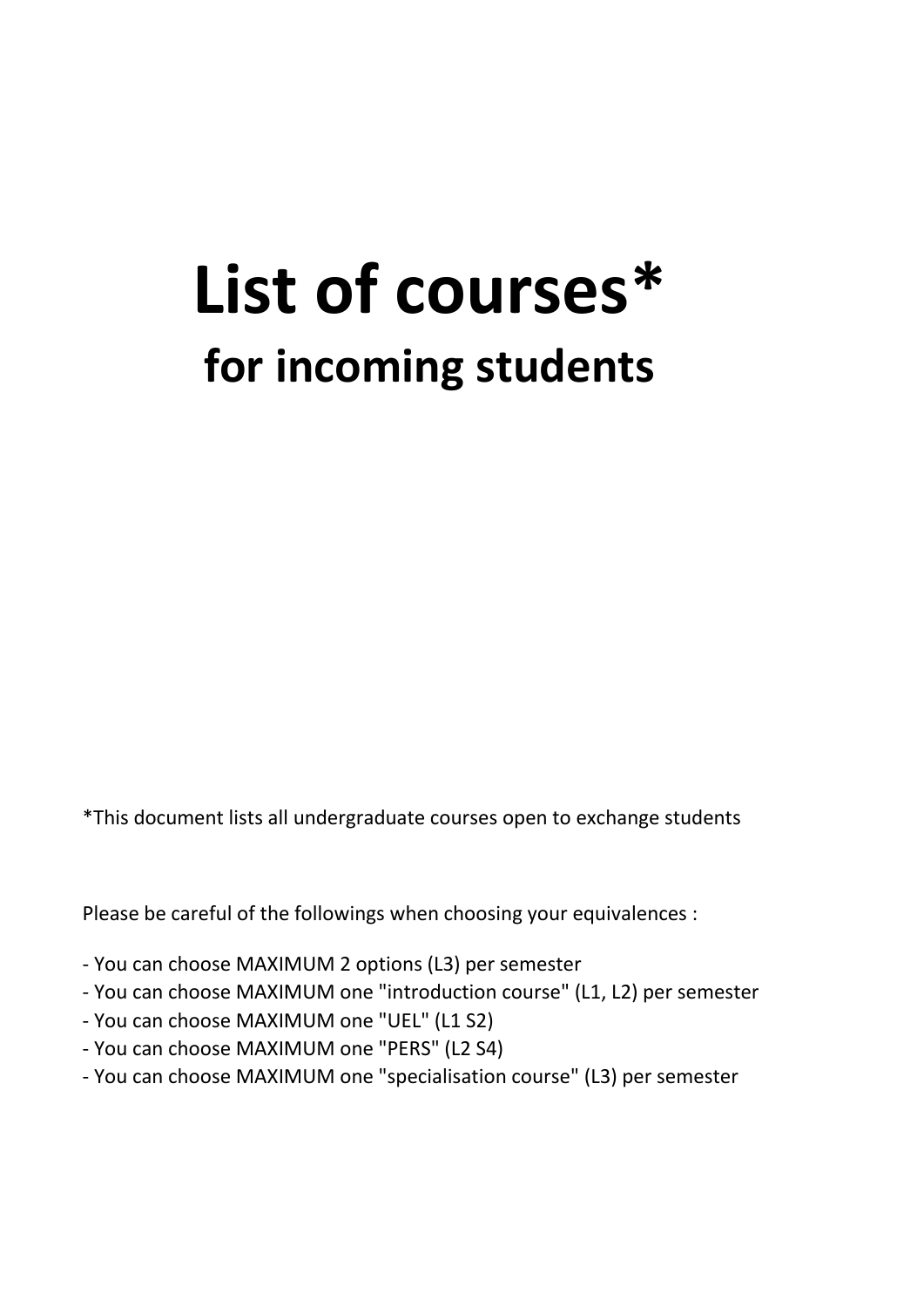## **List of courses open for incoming students**

*CM = Lecture TD = Small class* **English courses**

#### **UNDERGRADUATE DEGREE - FIRST YEAR**

| <b>Codes</b>                | <b>Courses</b>                                  | <b>Volume of</b><br>hours | <b>ECTS</b> for<br>incoming<br>students |
|-----------------------------|-------------------------------------------------|---------------------------|-----------------------------------------|
| <b>Semester 1</b>           |                                                 |                           |                                         |
| CLI1                        | Clinical psychology (psychanalyse) 1            | 39h (CM/TD)               | 6                                       |
| PAT1                        | Psychopathology 1                               | 39h (CM/TD)               | 6                                       |
| SOC1                        | Social Psychology 1                             | 39h (CM/TD)               | 6                                       |
| DIF1                        | Personality psychology 1                        | 39h (CM/TD)               | 6                                       |
| ASD1                        | Quantitative Data Analysis 1                    | 39h (CM/TD)               | 6                                       |
| <b>Introduction courses</b> | Only one introduction can be taken per semester |                           |                                         |
|                             | INLG1 Introduction to linguistic                |                           |                                         |
|                             | INDR1 Introduction to law                       | 24h (CM)                  | $\overline{4}$                          |
|                             | <b>INSS1</b> Introduction to health sciences    |                           |                                         |
| <b>Semester 2</b>           |                                                 |                           |                                         |
| EXP1                        | Cognitive psychology 1                          | 39h (CM/TD)               | 6                                       |
| DEV1                        | Developmental psychology 1                      | 39h (CM/TD)               | 6                                       |
| PSP1                        | Psychophysiology 1                              | 39h (CM/TD)               | 6                                       |
| NEUROPS1                    | Neuropsychology 1                               | 39h (CM/TD)               | 6                                       |
| ANP1                        | <b>English for psychologists 1</b>              | <b>30h (CM/TD)</b>        | 4                                       |
| Introduction courses        | Only one introduction can be taken per semester |                           |                                         |
|                             | INSO1 Introduction to sociology 1               |                           |                                         |
|                             | INECO1 Introduction to economy 1                | 24h (CM)                  | 4                                       |
|                             | INEDU1 Introduction to educational sciences 1   |                           |                                         |
| UEL                         | Only one UEL can be taken per semester          |                           |                                         |
|                             | Ethologie Ethologie                             | 24h (CM)                  | 4                                       |
|                             | Logique Logique                                 |                           |                                         |
|                             | Philosophie Philosophie                         |                           |                                         |
|                             | Ergonomie Ergonomie                             |                           |                                         |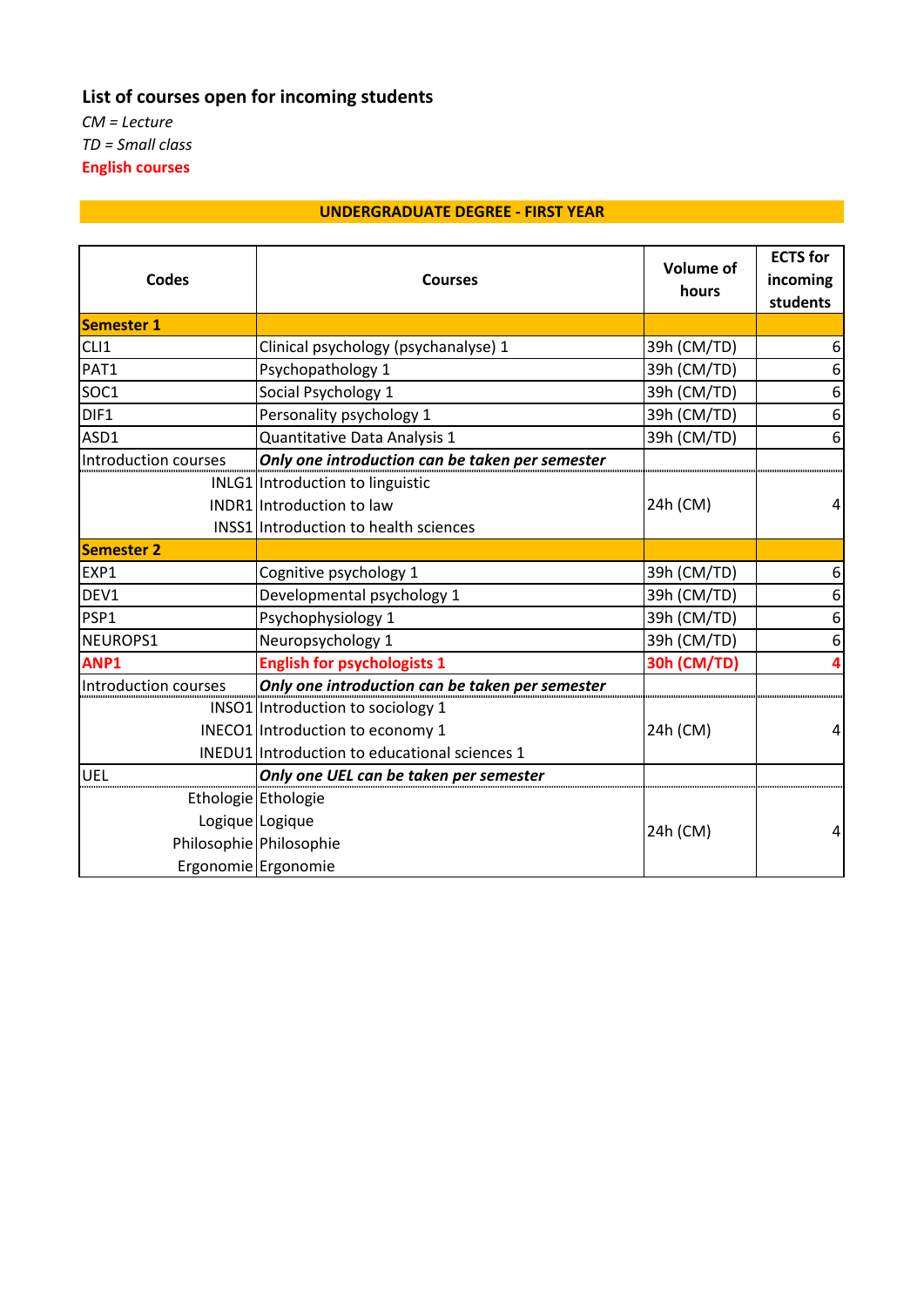## **List of courses open for incoming students**

*CM = Lecture TD = Small class* **English courses**

#### **UNDERGRADUATE DEGREE - SECOND YEAR**

| <b>Codes</b>             | <b>Courses</b>                                  | <b>Volume of</b><br>hours | <b>ECTS</b> for<br>incoming<br>students |
|--------------------------|-------------------------------------------------|---------------------------|-----------------------------------------|
| <b>Semester 3</b>        |                                                 |                           |                                         |
| EXP <sub>2</sub>         | Cognitive psychology 2                          | 36h (CM/TD)               | 6                                       |
| DEV <sub>2</sub>         | Developmental psychology 2                      | 36h (CM/TD)               | 6                                       |
| PSP <sub>2</sub>         | Psychophysiology 2                              | 36h (CM/TD)               | 6                                       |
| NEURO <sub>2</sub>       | Neuropsychology 2                               | 36h (CM/TD)               | $\boldsymbol{6}$                        |
| <b>HEPSY</b>             | History of psychology                           | 24h (CM)                  | $\pmb{4}$                               |
| ANP <sub>2</sub>         | <b>English for psychologists 2</b>              | 24h (CM)                  | 4                                       |
| Introduction courses     | Only one introduction can be taken per semester |                           |                                         |
|                          | INLG2 Introduction to linguistic 2              |                           | 4                                       |
|                          | INDR2 Introduction to law 2                     | 18h (CM)                  |                                         |
|                          | INSS2 Introduction to health sciences 2         |                           |                                         |
|                          | INSO2 Introduction to sociology 2               |                           |                                         |
|                          | INECO2 Introduction to economy 2                |                           |                                         |
|                          | INEDU2 Introduction to educational sciences 2   |                           |                                         |
| <b>Semester 4</b>        |                                                 |                           |                                         |
| CLI <sub>2</sub>         | Clinical psychology (psychanalyse) 2            | 36h (CM/TD)               | 6                                       |
| PAT <sub>2</sub>         | Psychopathology 2                               | 36h (CM/TD)               | $\boldsymbol{6}$                        |
| SOC <sub>2</sub>         | Social Psychology 2                             | 36h (CM/TD)               | 6                                       |
| DIF <sub>2</sub>         | Personality psychology 2                        | 36h (CM/TD)               | $\boldsymbol{6}$                        |
| ANP <sub>2</sub>         | <b>English for psychologists 2</b>              | 24h (CM)                  | 4                                       |
| ASD <sub>2</sub>         | Quantitative Data Analysis 2                    | 36h (CM/TD)               | 6                                       |
| <b>PERS</b>              | Only one PERS can be taken                      |                           |                                         |
| Ergonomie Ergonomy       |                                                 | 24h (TD)                  | $\overline{a}$                          |
| Art thérapie Art therapy |                                                 |                           |                                         |
|                          | Program. info Computer programming              |                           |                                         |
|                          | Geronto Gerontology                             |                           |                                         |
|                          | RH Work psychology/Human Ressources             |                           |                                         |
|                          | Santé Health                                    |                           |                                         |
|                          | Psycho appli (cog) Applied cognitive psychology |                           |                                         |
|                          | Marketing/com Marketing/communication           |                           |                                         |